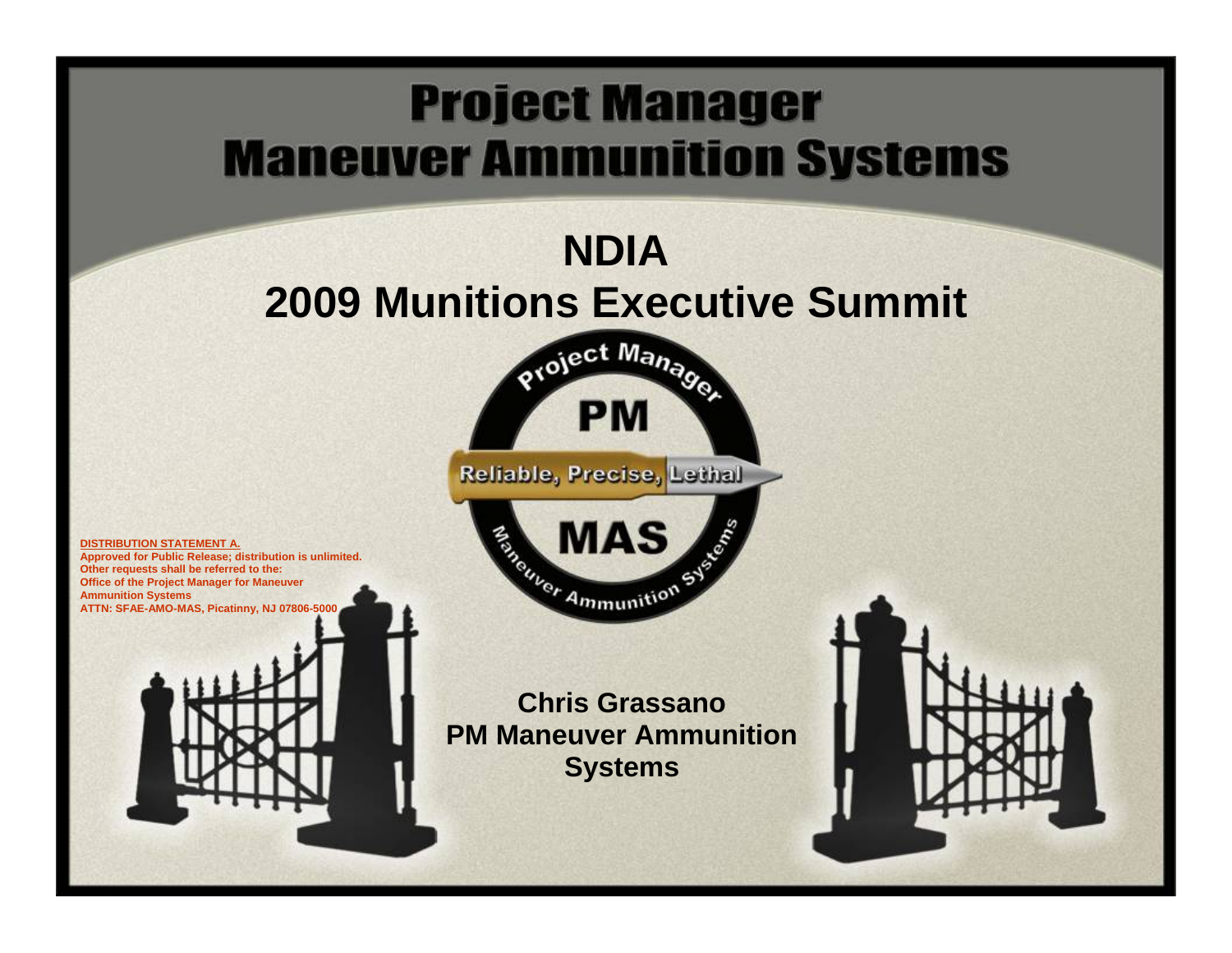

## **FY09 Prioritized Goals & Focus Areas**



### *PROJECT MANAGER 09 STATED GOALS*

- **Support Warfighters (GWOT)** 
	- **Production / Fielding**
	- **Logistics**
	- **Training**

### **High Performing, Agile & Ethical Workforce**

- **Grow People & Teams**
	- **Training (CLPs & DAV Certification)**
	- **Skills**
- **Effective Management**
	- **System & Family Approach**
	- **Integrated Acquisition Lifecycle**
	- **War Reserve Management**

### **Enhance Organic/Commercial Strategic Capabilities**

- **Shape Industrial Base Capacities to Meet Requirements**
- **Modernize & Maintain Future Viability**
- **Identify/Establish Alternate Sources**

### **Develop & Field Capability Improvements**

- **Large Cal Strategy**
- **Airburst fuzing**
- **Small Cal RDT&E**
- **FCS Support**
- **DISTRIBUTION STATEMENT /** – **Lethality**

**Approved for Public Release** 

#### **Small Caliber Small Caliber**

- **Support Warfighter Support Warfighter**
	- **Meet Scheduled Production Goals Meet Scheduled Production Goals**– **DDI Improvement Effort** – **DDI Improvement Effort**
- **High Performing Workforce High Performing Workforce** 
	- **Maintain 100% Training and Certification Maintain 100% Training and Certification**
- **Enhance Strategic Capabilities Enhance Strategic Capabilities**
	- **Lake City Modernization Program Lake City Modernization Program**
	- **Lake City New Contract Lake City New Contract**
- **Field Capability Improvements Field Capability Improvements**
	- **Green Ammunition Program Green Ammunition Program**
	- **Develop Future Small Caliber Strategies Develop Future Small Caliber Strategies**
	- **Flash Suppression Flash Suppression**

#### <u>Medium Caliber</u>

- **Support Warfighter Support Warfighter**
- **Meet War Reserve and Training Requirements Meet War Reserve and Training Requirements High Performing Workforce High Performing Workforce**
	- **Staff, Train, Develop, Certify & Recognize Workforce Staff, Train, Develop, Certify & Recognize Workforce**
- **Enhance Strategic Capabilities Enhance Strategic Capabilities**
	- **Mature Contractor/Customer Partnerships Mature Contractor/Customer Partnerships**
	- **M789 Second Source M789 Second Source**
	- **Develop and Mature MC Industrial Base Develop and Mature MC Industrial Base**
- **Field Capability Improvements Field Capability Improvements**
	- **Refine Joint Vision Strategy Refine Joint Vision Strategy**
	- **Lead FCS 30mm Efforts Lead FCS 30mm Efforts**
	- **Lead 30X113 Product Improvements Lead 30X113 Product Improvements**

#### **Large Caliber Large Caliber**

- **Support Warfighter Support Warfighter**
	- **Safety for Training Rnds Adv Case Syst & Charcoal Safety for Training Rnds Adv Case Syst & Charcoal** – **Value Engineering Initiatives** – **Value Engineering Initiatives**
- **High Performing Workforce High Performing Workforce**
	- **Achieve 100% Training/Certifications Achieve 100% Training/Certifications**
- **Enhance Strategic Capabilities Enhance Strategic Capabilities**
	- **Maintain DU Industrial Base Maintain DU Industrial Base**
	- **Develop Alternate 105mm Case Source Develop Alternate 105mm Case Source**
- **Field Capability Improvements Field Capability Improvements**
	- **M829E4 Acquisition Documentation for MS-B and RFP M829E4 Acquisition Documentation for MS-B and RFP**
	- **Requirements Approval AMP/AKE CDD Through JROC Requirements Approval AMP/AKE CDD Through JROC**
	- **Development of 105mm Strategy Development of 105mm Strategy**
	- **Execute MRM SDD Execute MRM SDD**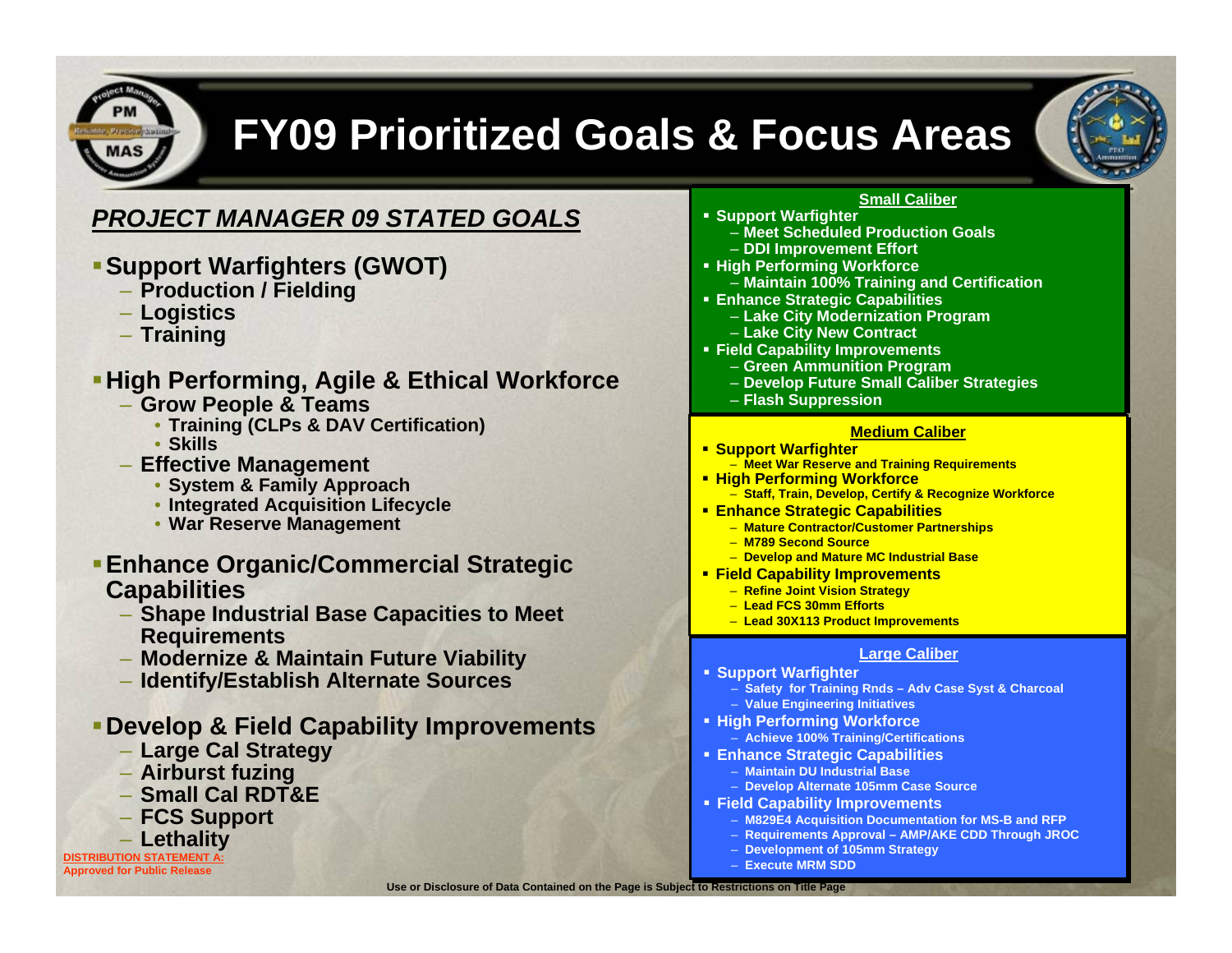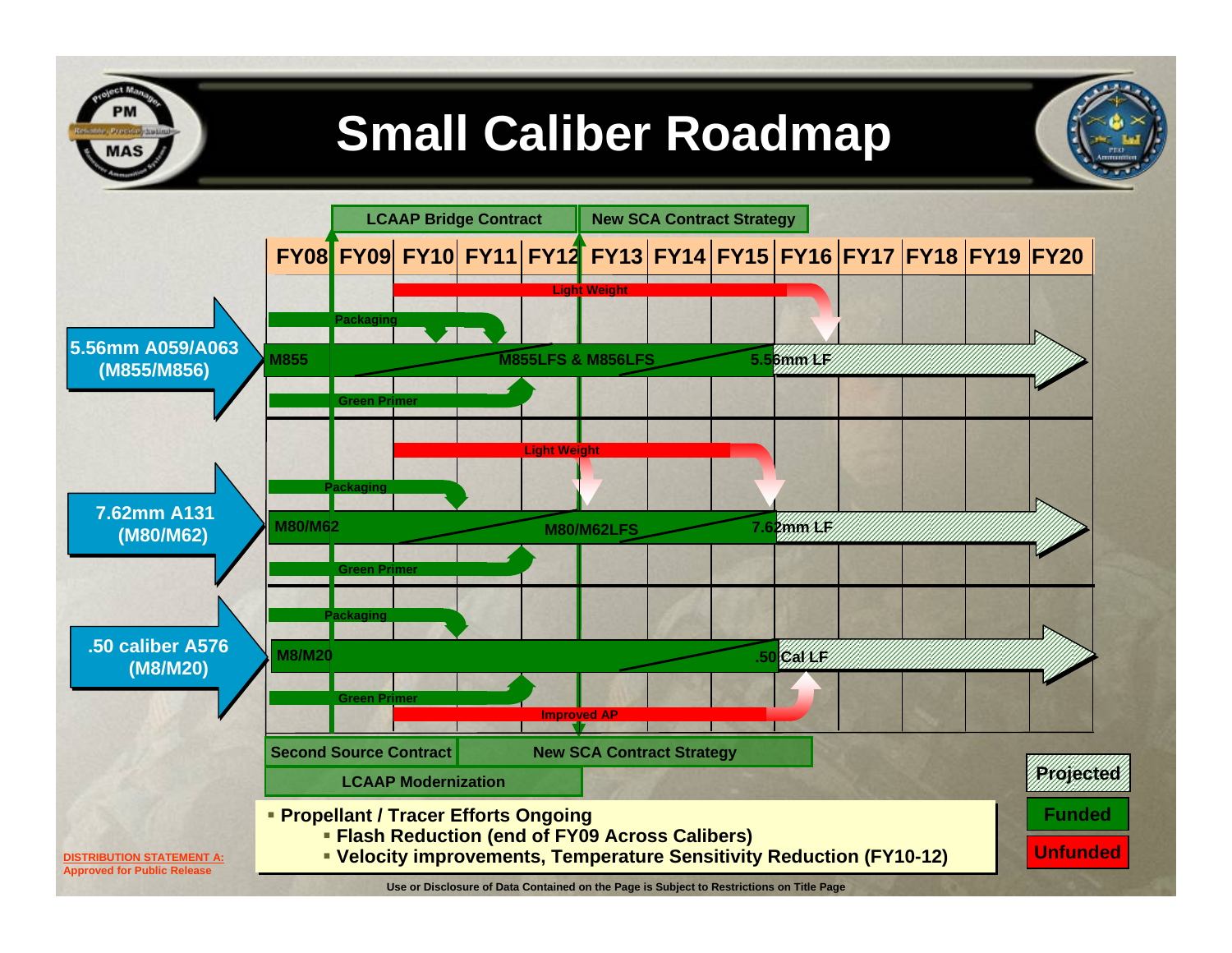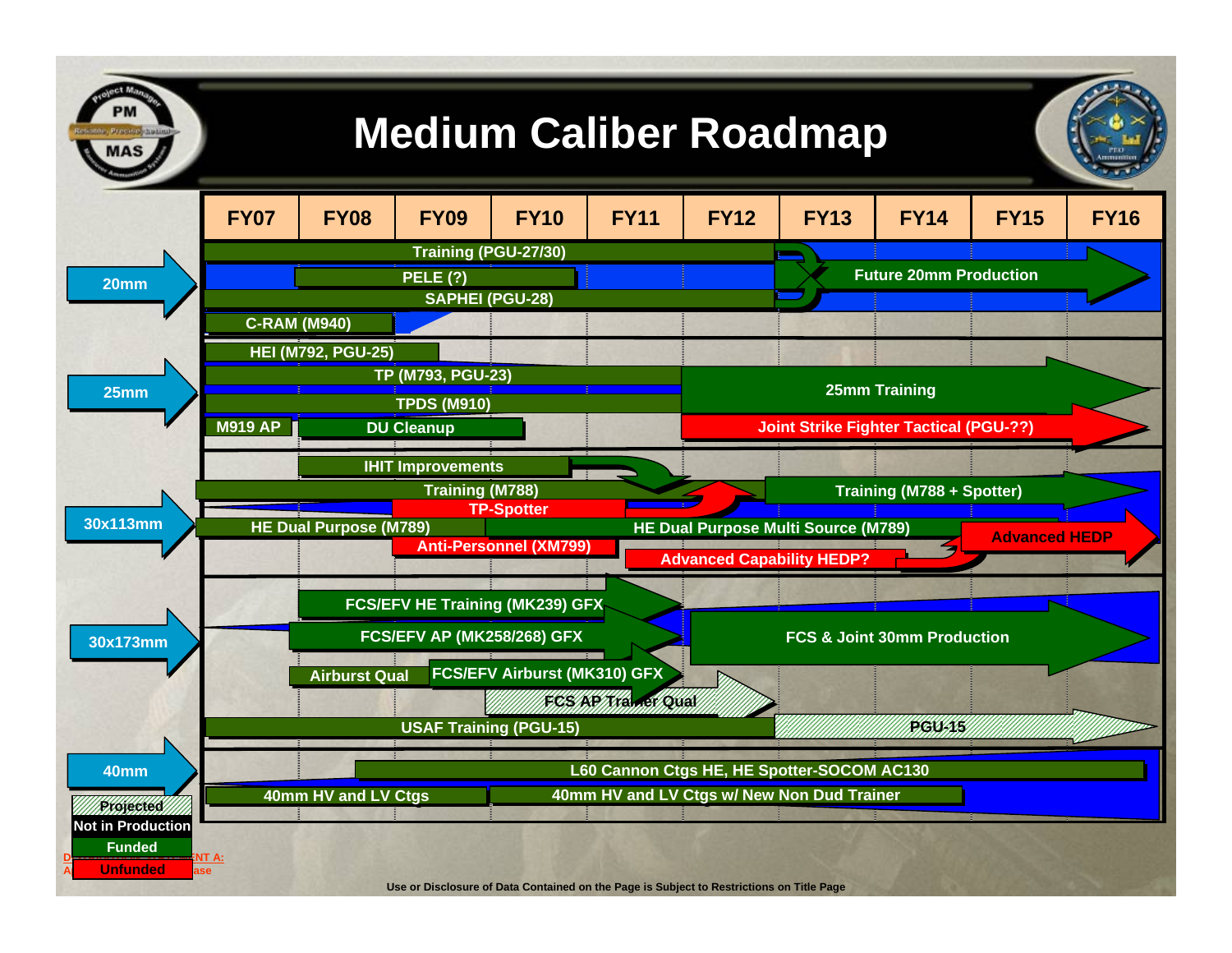

# **40mm Roadmap**

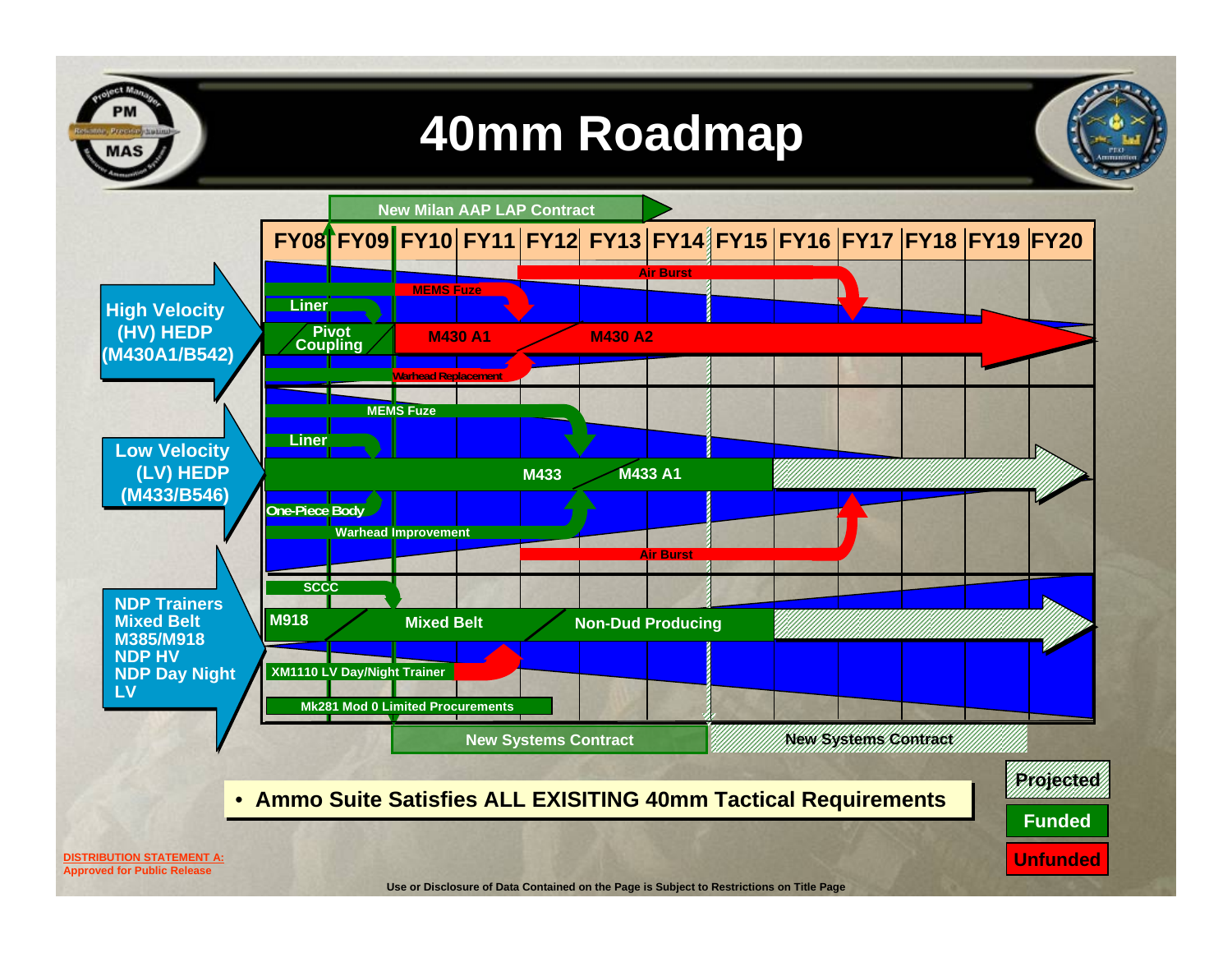